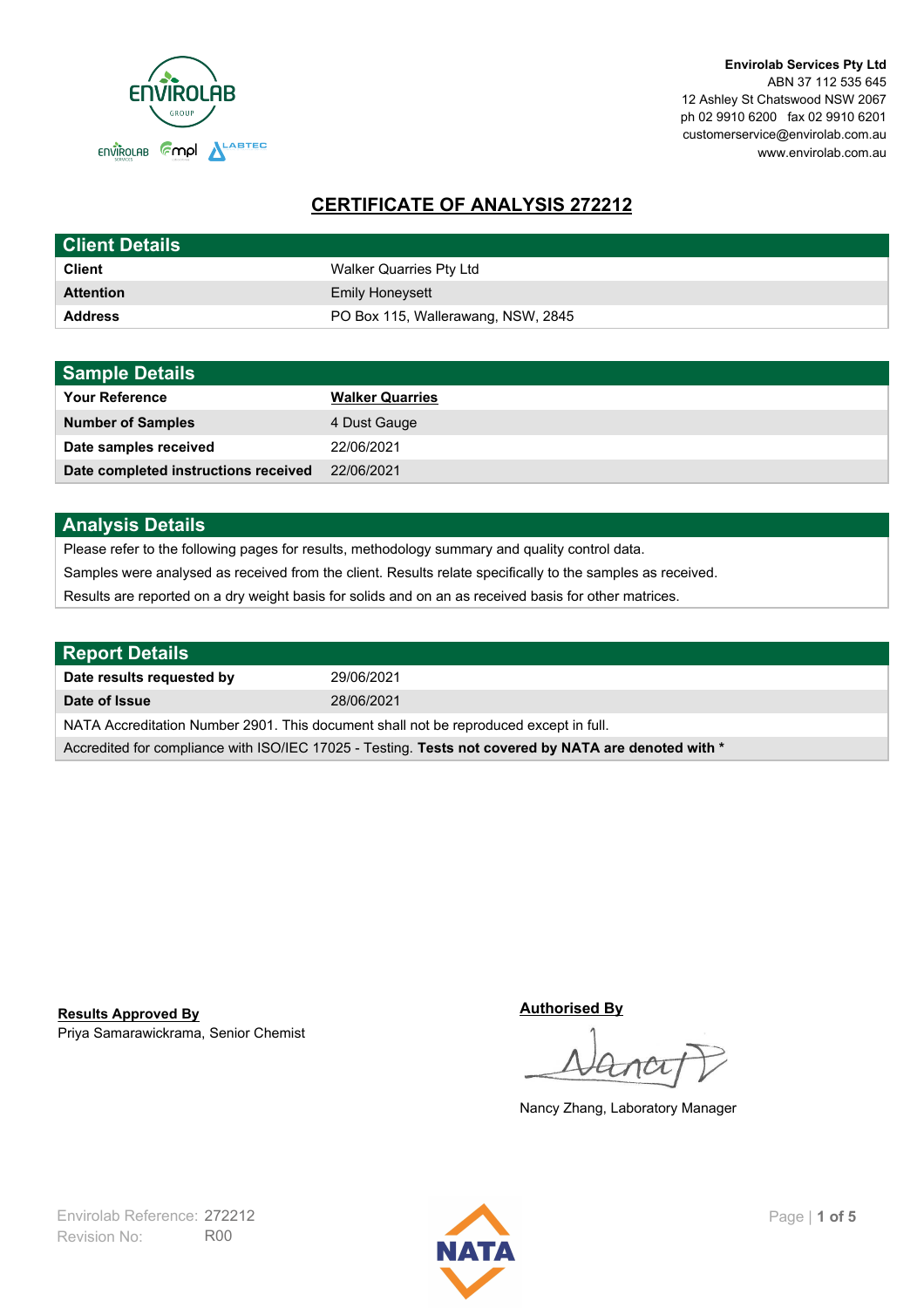| Dust Deposition AS 3580.10.1 |                          |                           |                           |                           |                           |
|------------------------------|--------------------------|---------------------------|---------------------------|---------------------------|---------------------------|
| <b>Our Reference</b>         |                          | 272212-1                  | 272212-2                  | 272212-3                  | 272212-4                  |
| <b>Your Reference</b>        | <b>UNITS</b>             | DG <sub>1</sub>           | DG <sub>2</sub>           | DG <sub>3</sub>           | DG4                       |
| Date Sampled                 |                          | 22/05/2021-<br>21/06/2021 | 22/05/2021-<br>21/06/2021 | 22/05/2021-<br>21/06/2021 | 22/05/2021-<br>21/06/2021 |
| Type of sample               |                          | <b>Dust Gauge</b>         | <b>Dust Gauge</b>         | <b>Dust Gauge</b>         | Dust Gauge                |
| Date prepared                | $\overline{\phantom{a}}$ | 23/06/2021                | 23/06/2021                | 23/06/2021                | 23/06/2021                |
| Date analysed                | $\overline{\phantom{a}}$ | 23/06/2021                | 23/06/2021                | 23/06/2021                | 23/06/2021                |
| Dust - No. of Days Collected | $\overline{\phantom{a}}$ | 31                        | 31                        | 31                        | 31                        |
| Insoluble Solids             | g/m <sup>2</sup> /month  | 1.1                       | 0.9                       | 2.3                       | 2.1                       |
| Combustible Matter           | g/m <sup>2</sup> /month  | 0.1                       | 0.2                       | 0.6                       | 0.5                       |
| Ash                          | g/m <sup>2</sup> /month  | 1.0                       | 0.7                       | 1.7                       | 1.7                       |
| Soluble Matter               | g/m <sup>2</sup> /month  | 3.0                       | 4.1                       | 3.4                       | 3.1                       |
| <b>Total Solids</b>          | $g/m2$ /month            | 4.1                       | 4.9                       | 5.7                       | 5.3                       |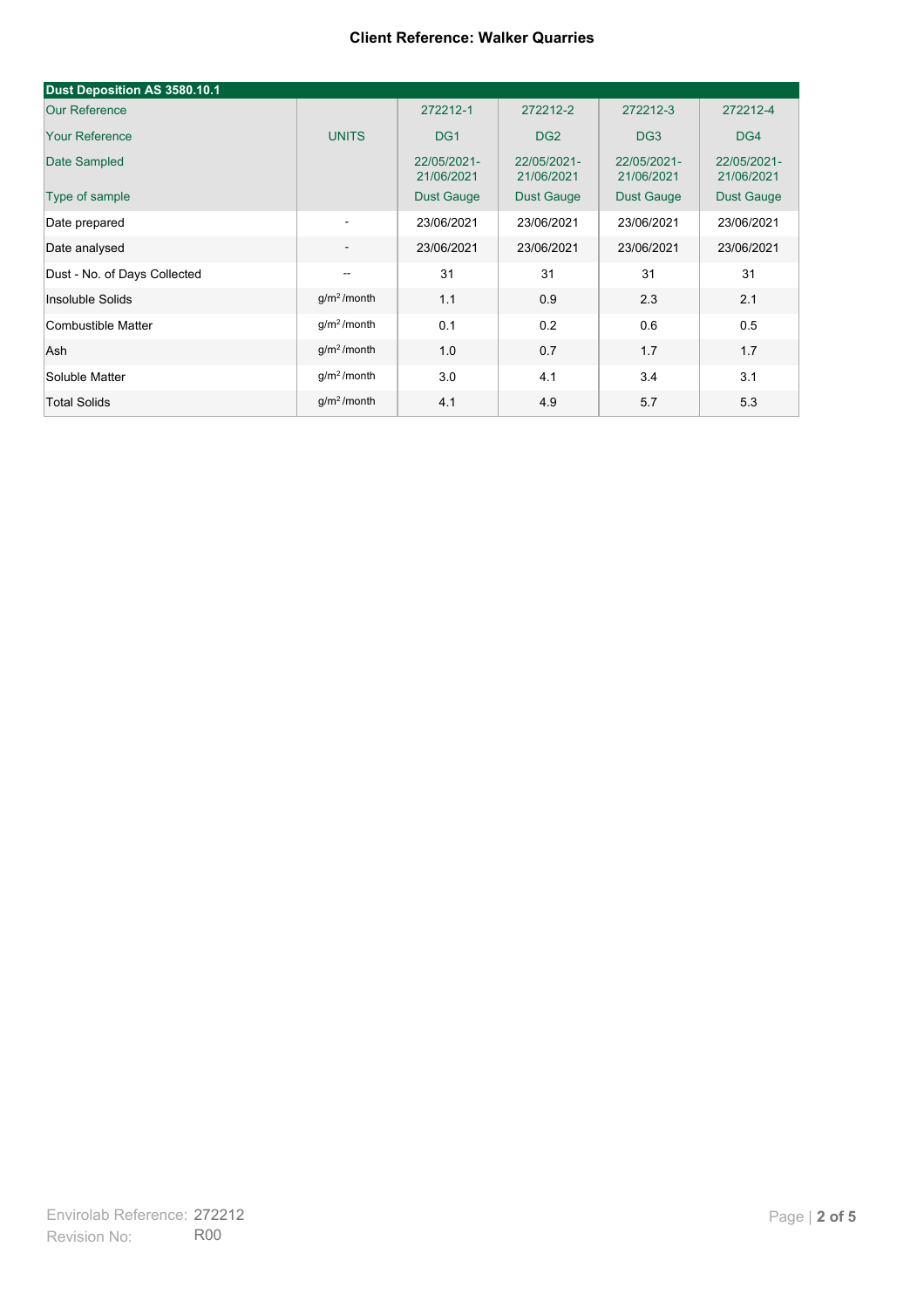| Method ID    | <b>Methodology Summary</b>                               |
|--------------|----------------------------------------------------------|
| AS 3580.10.1 | Analysis of dust gauges by AS 3580.10.1 (analysis only). |

F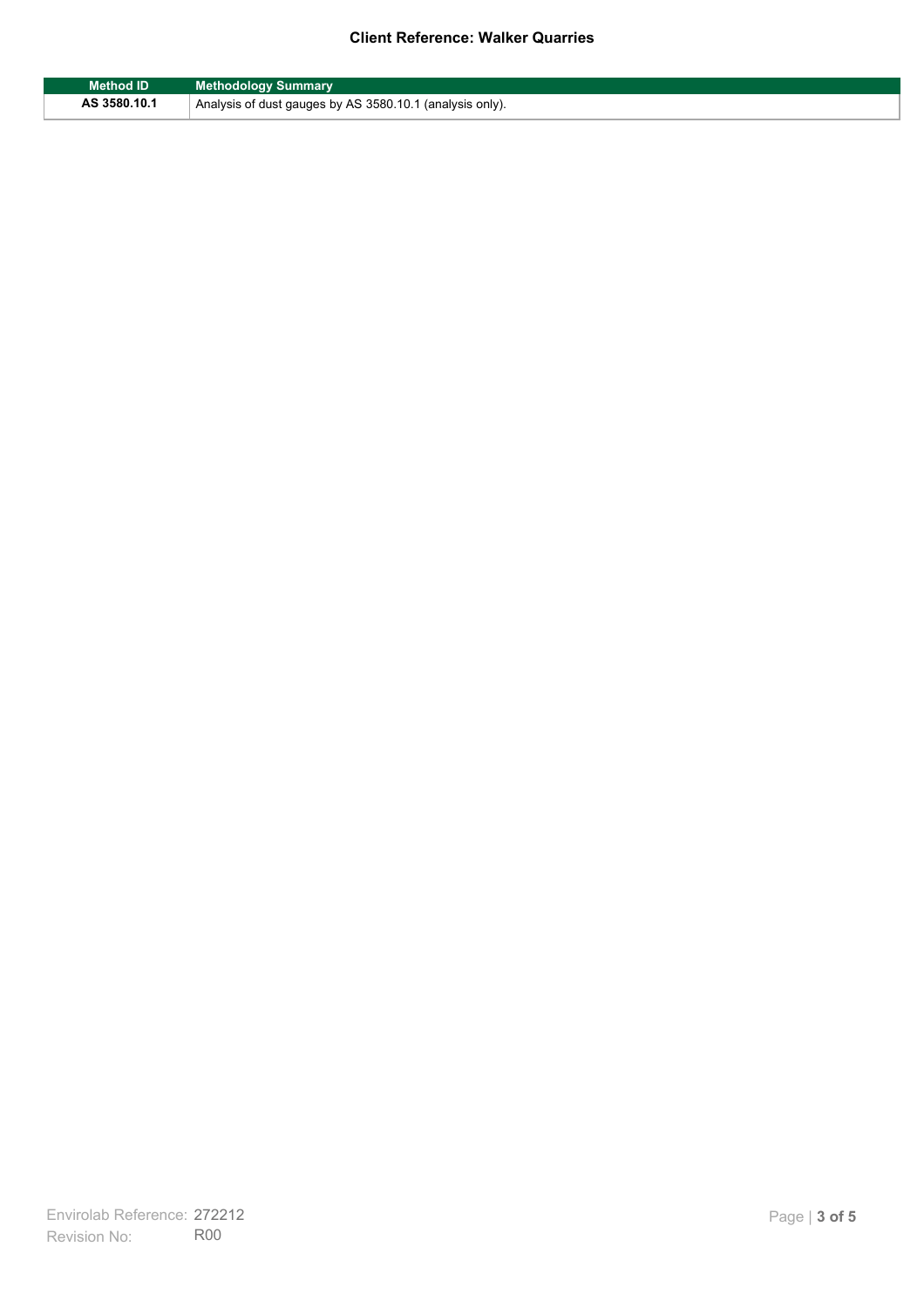| <b>Result Definitions</b> |                                           |
|---------------------------|-------------------------------------------|
| <b>NT</b>                 | Not tested                                |
| <b>NA</b>                 | Test not required                         |
| <b>INS</b>                | Insufficient sample for this test         |
| <b>PQL</b>                | <b>Practical Quantitation Limit</b>       |
| $\prec$                   | Less than                                 |
| $\geq$                    | Greater than                              |
| <b>RPD</b>                | <b>Relative Percent Difference</b>        |
| <b>LCS</b>                | Laboratory Control Sample                 |
| <b>NS</b>                 | Not specified                             |
| <b>NEPM</b>               | National Environmental Protection Measure |
| <b>NR</b>                 | Not Reported                              |